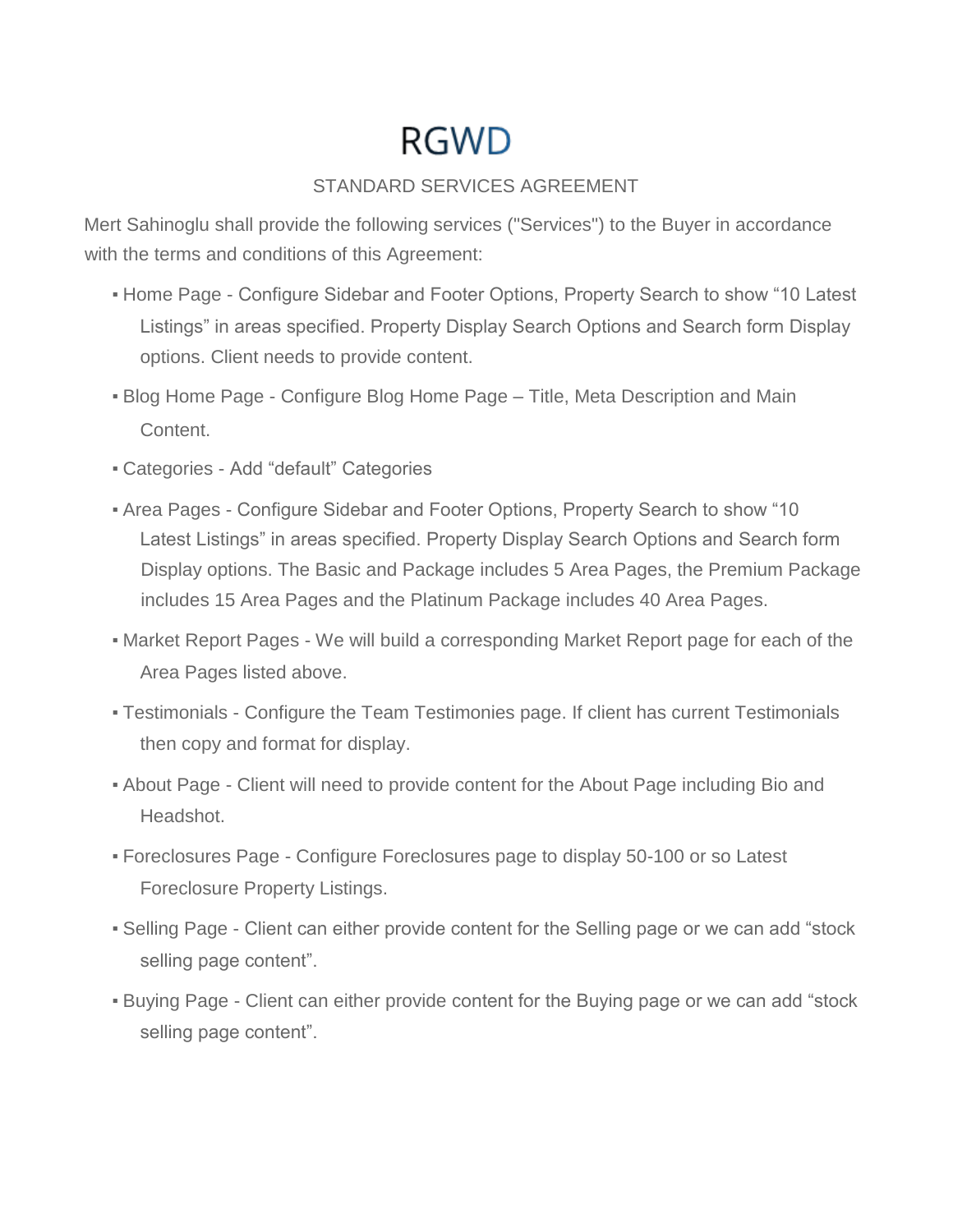- Home Valuation Tool Configure HVT, find custom image and setup client provided email signatures.
- Meet the Team Page Client will need to provide content for the Meet the Team page.
- **Agent Page(s) Add as many Agent Pages as client requests. Client needs to provide** Bios, Contact information and Head shots for each Agent. The Basic Package includes 1 Agent Page, the Premium Package includes 3 Agent Pages and the Platinum Package includes 5 Agent Pages, each additional agent page is an additional \$25.
- Mission Statement Page I recommend removing, who looks at a Real Estate Agent's Mission Statement?
- Default Settings Configure Site Defaults usually left as Real Geeks default settings.
- Common Setting Main email address and Google Analytics Key.
- Template Options
	- Redirects Configure Redirects if client has current site. Up to 25 pages. Additional pages are \$15 per 10 pages.
	- **· Header Phone**
	- Detail Phone
	- **Detail Page Photo Or Logo**
	- Header Image Client needs to provide image. 2200px by 1100px for most templates.
	- Blog Header Image
	- **Header Logo**
	- **Header Logo Alt Text**
	- **Header Caption**
	- Tagline
	- **Big Search Title**
	- Foreclosure Big Search Title
	- **Primary Nav Bar Header**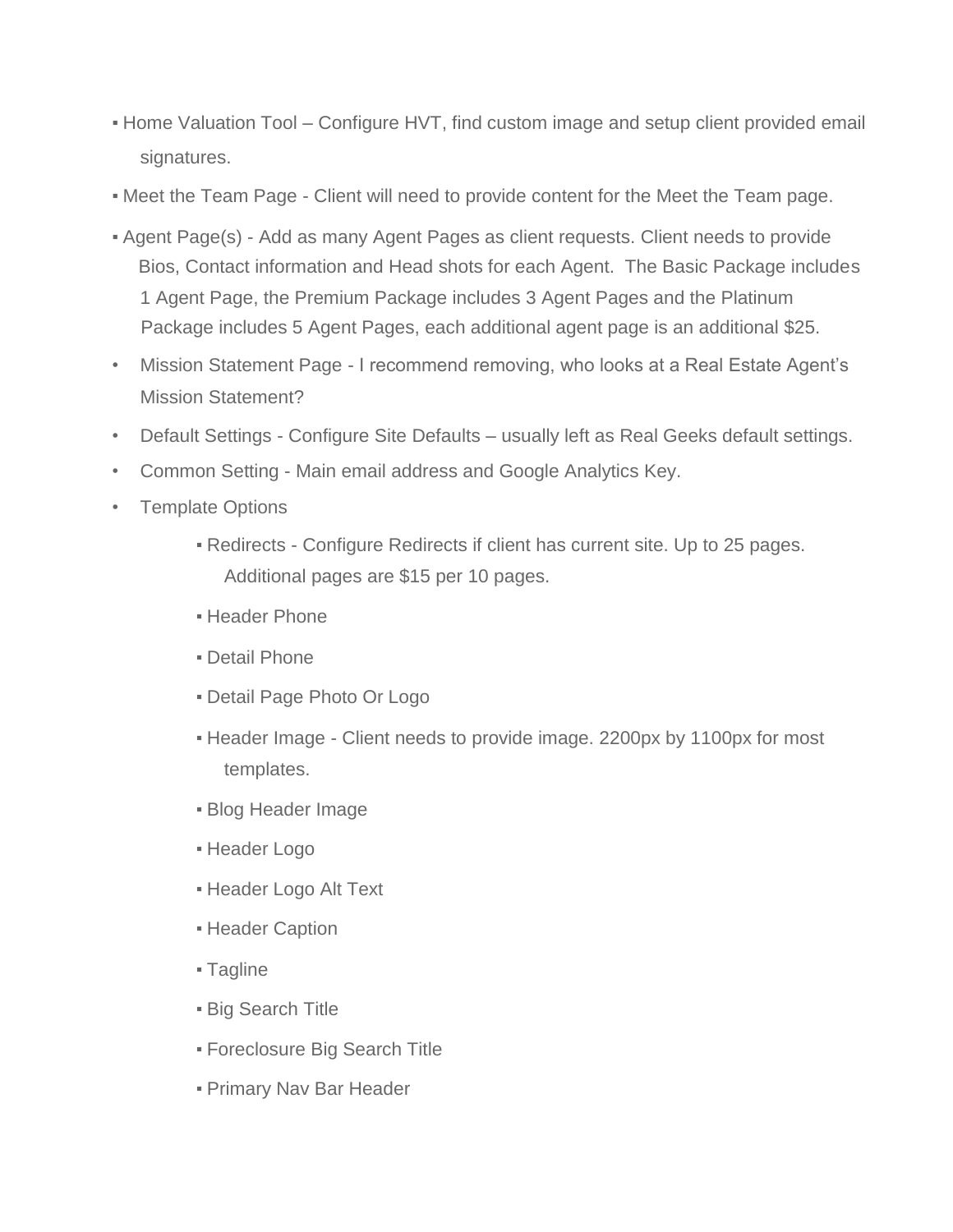- **Secondary Nav Bar Header**
- Navigation Bars
	- **EXECONDER Secondary Top Navigation Bar**
	- **Secondary Bottom Navigation Bar**
	- Primary Bottom Navigation Bar
	- Primary Top Navigation Bar
	- **.** Depending on Theme Client chooses with Real Geeks.
- Content Pages Add Community Pages to Sidebar.
- Footer Client needs to provide content for the Footer including:
	- Team Name (if needed)
	- **Broker Name**
	- **Broker Address**
	- DRE#
	- Area City, ST ZIP
	- **Main Phone**
	- Price
	- Payment
	- General terms

#### Price

- The price for the above-mentioned services is \$999 for the Basic Package, \$1,999 for the Premium Package and \$2,999 for the Platinum Package.
- For any custom/additional work that is not covered in the package, we'll charge \$50/hour.
- Warranty
	- **The Service Provider represents and warrants that:** 
		- It will perform the Services with reasonable care and skill; and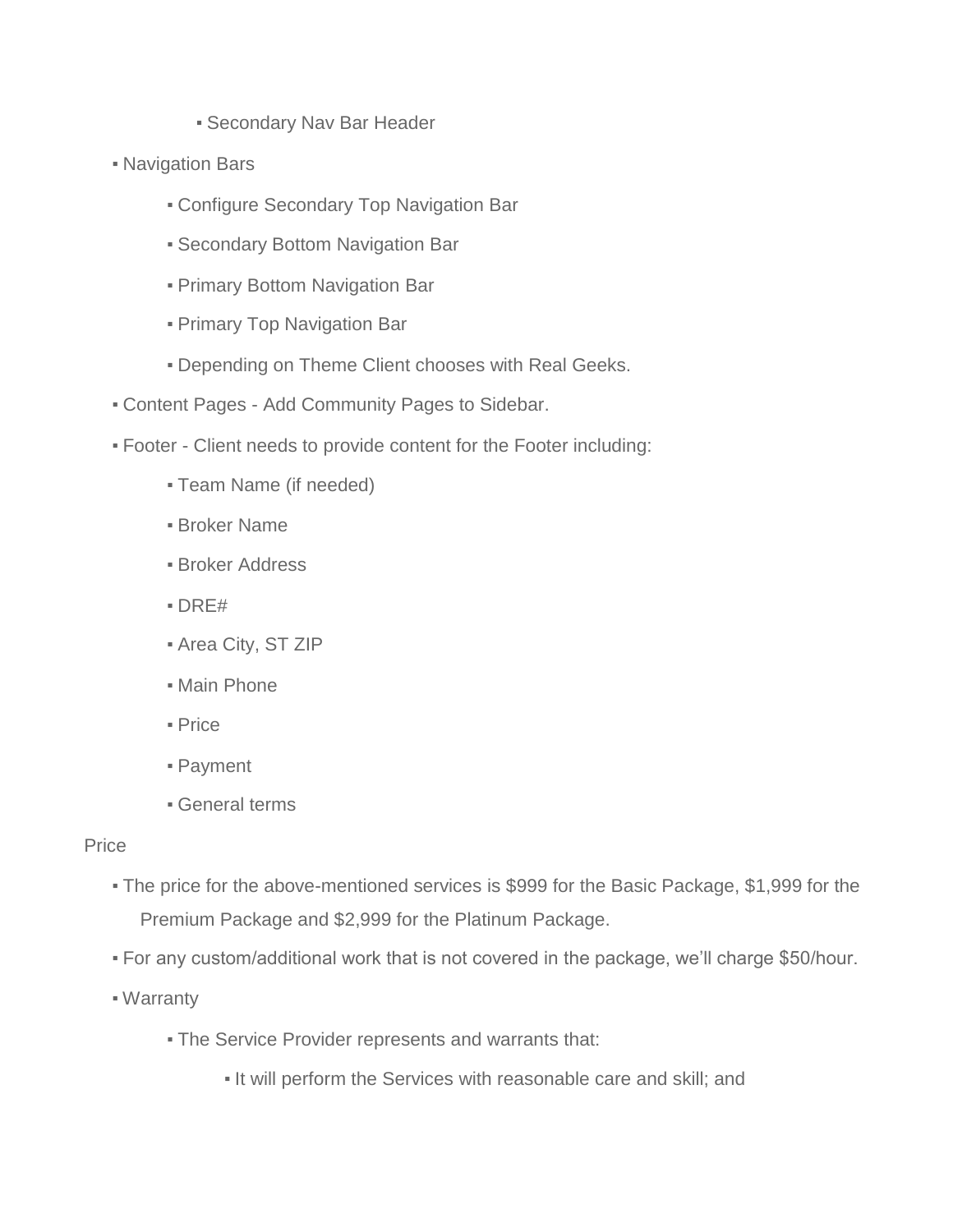**- The Services and the Materials provided by the Service Provider to the** Buyer under this Agreement will not infringe or violate any intellectual property rights or other right of any third party.

#### Limitation of liability

- Subject to the Buyer's obligation to pay the Price to the Service Provider, either party's liability in contract, tort or otherwise (including negligence) arising directly out of or in connection with this Agreement or the performance or observance of its obligations under this Agreement and every applicable part of it shall be limited in aggregate to the Price.
- To the extent it is lawful to exclude the following heads of loss and subject to the Buyer's obligation to pay the Price, in no event shall either party be liable for any loss of profits, goodwill, loss of business, loss of data or any other indirect or consequential loss or damage whatsoever.

▪ Nothing in this Clause 2.3 will serve to limit or exclude either Party's liability for death or personal injury arising from its own negligence.

#### Term and Termination

- This Agreement shall be effective on the date hereof and shall continue, unless terminated sooner in accordance with Clause 2.4(b), until the Completion Date.
- **Either Party may terminate this Agreement upon notice in writing if:**
- The other is in breach of any material obligation contained in this Agreement, which is not remedied (if the same is capable of being remedied) within 30 days of written notice from the other Party so to do; or
- A voluntary arrangement is approved, a bankruptcy or an administration order is made or a receiver or administrative receiver is appointed over any of the other Party's assets or an undertaking or a resolution or petition to wind up the other Party is passed or presented (other than for the purposes of amalgamation or reconstruction) or any analogous procedure in the country of incorporation of either party or if any circumstances arise which entitle the Court or a creditor to appoint a receiver, administrative receiver or administrator or to present a winding-up petition or make a winding-up order in respect of the other Party.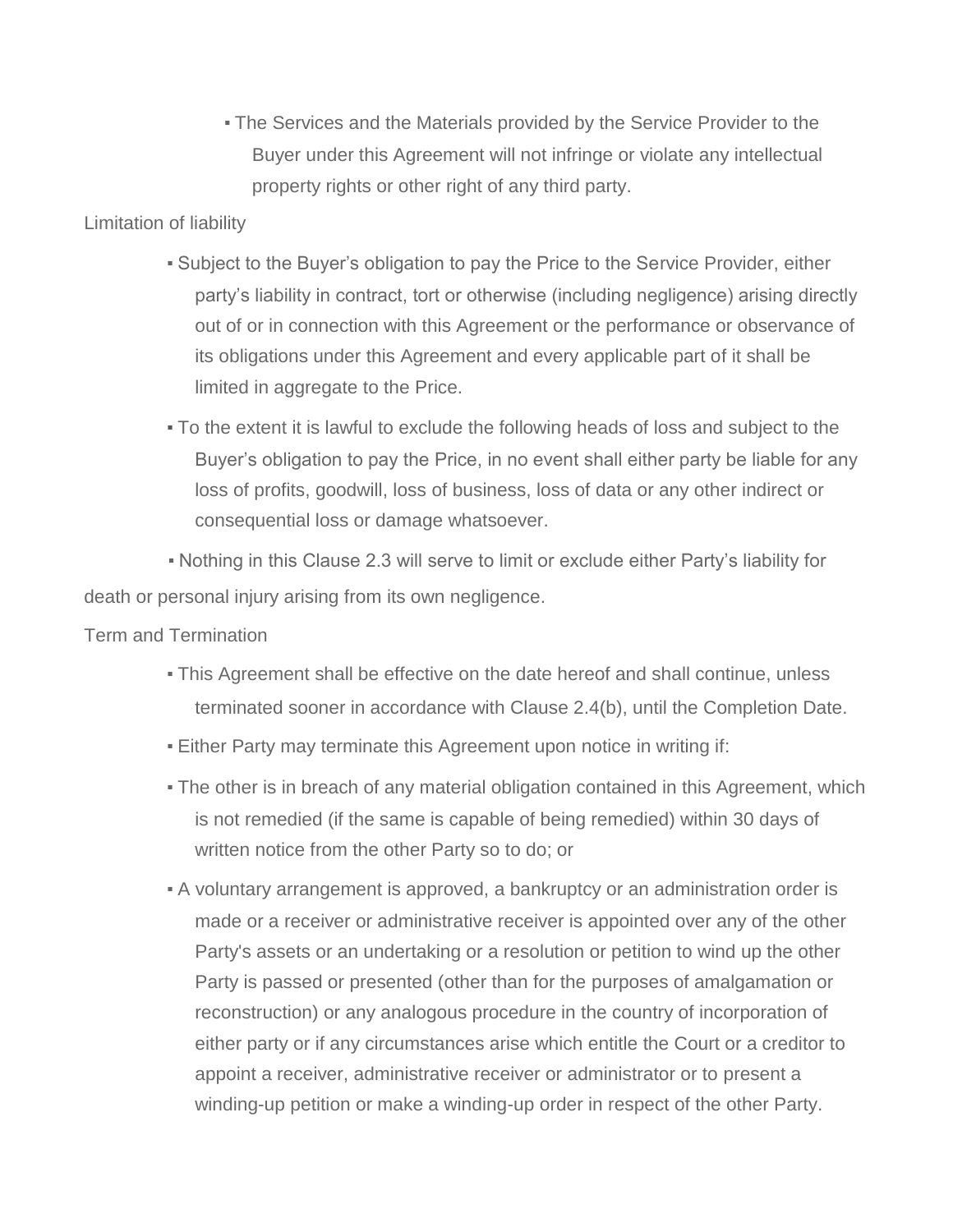▪ Any termination of this Agreement (howsoever occasioned) shall not affect any accrued rights or liabilities of either Party nor shall it affect the coming into force or the continuance in force of any provision hereof which is expressly or by implication intended to come into or continue in force on or after such termination.

#### Relationship of the Parties

• The Parties acknowledge and agree that the Services performed by the Service Provider, its employees, agents or sub-contractors shall be as an independent contractor and that nothing in this Agreement shall be deemed to constitute a partnership, joint venture, agency relationship or otherwise between the parties.

### **Confidentiality**

• Neither Party will use, copy, adapt, alter or part with possession of any information of the other which is disclosed or otherwise comes into its possession under or in relation to this Agreement and which is of a confidential nature. This obligation will not apply to information which the recipient can prove was in its possession at the date it was received or obtained or which the recipient obtains from some other person with good legal title to it or which is in or comes into the public domain otherwise than through the default or negligence of the recipient or which is independently developed by or for the recipient.

#### Notices

- Any notice which may be given by a Party under this Agreement shall be deemed to have been duly delivered if delivered by hand, first class post, facsimile transmission or electronic mail to the address of the other Party as specified in this Agreement or any other address notified in writing to the other Party. Subject to any applicable local law provisions to the contrary, any such communication shall be deemed to have been made to the other Party, if delivered by:
	- First class post, 2 days from the date of posting;
	- **Hand or by facsimile transmission, on the date of such delivery or** transmission; and